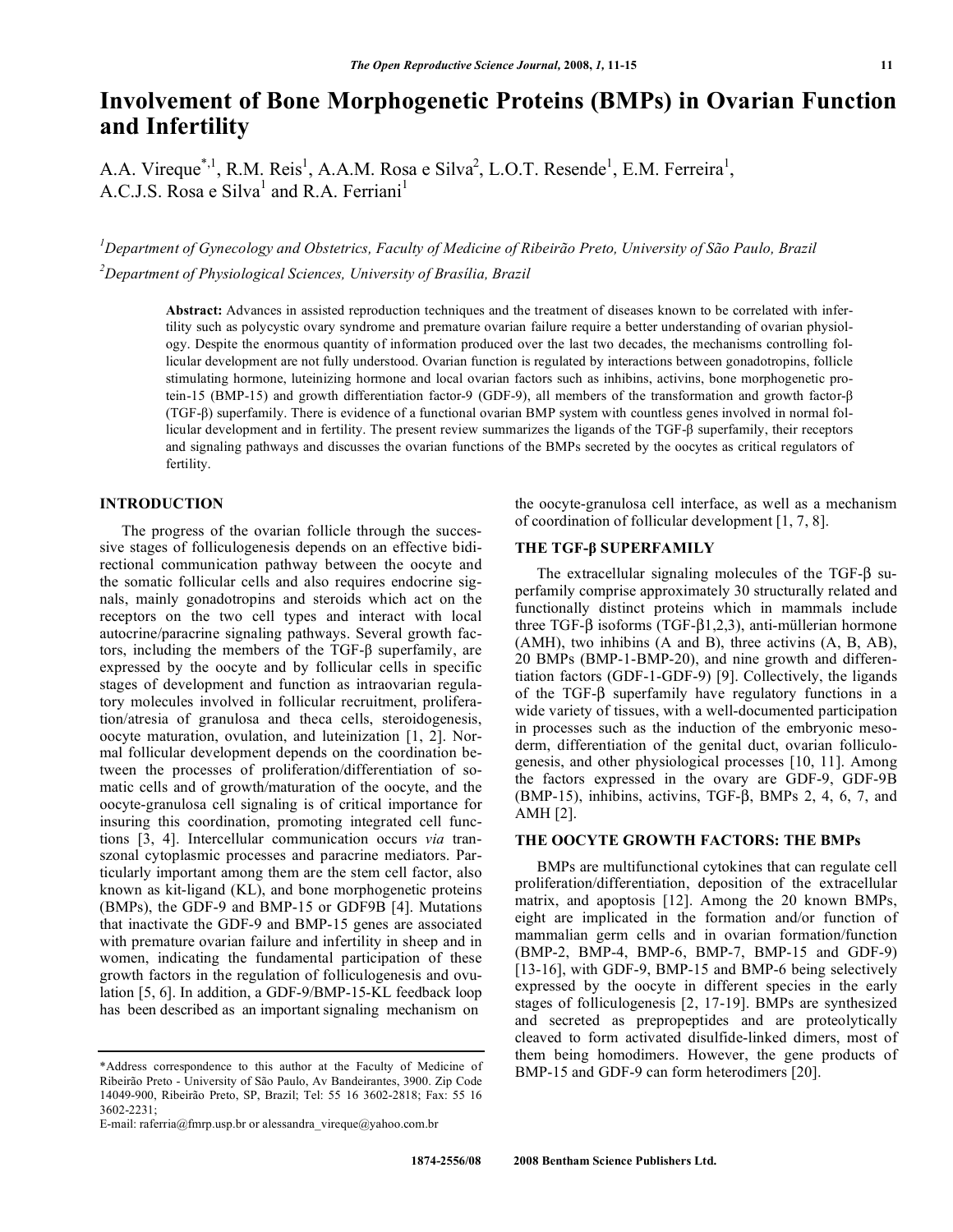## **OVARIAN FUNCTIONS OF BMPs SECRETED BY OOCYTE**

 The expression and bioactivity of oocyte growth factors have been investigated in studies mainly focusing on murine culture systems and have demonstrated that the oocyte regulates various parameters of follicular cell function *in vitro*, particularly by stimulating mitotic activity and estradiol secretion and inhibiting progesterone synthesis [21, 22]. These data have also been reported for swine, sheep, bovine, nonhuman primate and human ovaries [13, 23-28]. Deletion of the *gdf9* gene causes infertility with blockade of folliculogenesis in the primary stage in mice [14] and results in down-regulation of mRNA expression for activin BB, follistatin and cyclooxygenase 2, as well as a significant upregulation of KL expression [3], with the development of follicles with atypical granulosa cells (GC) and without the theca cell (TC) layer. Thus, GDF-9 can bind to the receptors of granulosa cells and regulate the expression of various gene products [29]. During terminal follicle maturation, GDF-9 performs important functions in order to trigger the mechanisms associated with ovulation, such as: 1) maintaining the structural integrity of the preovulatory follicle, inducing hyaluronan synthetase 2 and pentraxin 3 and suppressing the plasminogen activator urokinase; 2) stimulating prostaglandin and progesterone synthesis; 3) suppressing early luteinization of cumulus GC, thus inhibiting the synthesis of LHR mRNA and the expansion of the cumulus [30]. BMP-15 stimulates cell proliferation with an FSH-independent mitogenic effect in primary rat GC cultures [18, 31]. It also suppresses the expression of FSH receptors and stimulates KL expression [32]. The biological effects of BMP-6 on GC differ from those of other BMPs. BMP-6 has no mitogenic effect on GC [33] and inhibits the production of P4 induced by forskolin, and the expression of StAR and P450scc mRNA [34]. The mechanism by which BMP-6 inhibits the action of FSH probably involves down-regulation of adenylate cyclase activity, in contrast to BMP-15, which inhibits the basal expression of FSH receptors.

#### **RECEPTOR AND INTRACELLULAR SIGNALING OF BMPs**

The members of the TGF- $\beta$  superfamily bind to the serine/threonine kinase membrane receptors and activate the Smad transcription factors [35, 36]. In the human genome, the serine/threonine kinase receptor family comprises 12 members, five of them being type II receptors: type II BMP receptor (BMPRII), type II anti-müllerian hormone receptor (AMHRII), type II TGF- $\beta$  receptor, and type II activin receptors (ATCRIIA and ATCRIIB). There are also seven type I receptors referred to as activin kinase-like (ALK) receptors [37]. Both receptor types consist of approximately 500 amino acids and present an aminoterminal extracellular domain with 10 or more cysteines, a transmembrane region, and a carboxy terminal serine/threonine kinase domain. The ligands activate two main intracellular signaling pathways characterized by the activation of two different Smad protein groups: Smad 1/5/8 and Smad 2/3 (Fig. **1**) [38, 39]. BMPs, like other ligands of the TGF- $\beta$  family, act on serine/threonine kinase receptors [12], and signal transduction requires the formation of a hetero-oligomeric complex with BMP receptors (BMPRs) of types II and IA or IB (ALK)

[12, 40]. BMPR-II has autophosphorylation activity and is responsible for the activation of the type I receptor after the complex is formed. After receptor activation, a signaling cascade is started, involving the phosphorylation, heterodimerization and migration of Smad proteins to the nucleus [40]. The activated Smad complexes translocated to the nucleus, together with other nuclear co-factors, regulate the transcription of target genes [11] (Fig. **1**). The transcription factor-Smad interaction determines the precise response to the ligand in different cell types and in cooperation with other signaling pathways [41]. GDF-9 interacts with the BMPRII and ALK5 receptors and activates the Smad 2/3 pathway, while BMP-15 activates the Smad 1/5/8 pathway by interacting with the BMPRII and ALK6 receptors, as observed in rat GC [31]. The activation of distinct signaling pathways by homodimers of GDF-9 and BMP-15 may be associated with specific functions of these BMPs in follicular development. However, GDF-9 and BMP-15 can form homo- or heterodimers [20, 42] and the latter can activate, like GDF-9, a hybrid of the two signaling pathways [33]. The three types of BMP receptors are expressed in the different types of ovarian cells, including the oocyte, GC, TC, and epithelial and endothelial ovarian cells of rats, sows, sheep and women [15, 28, 43-45]. BMPRs have also been observed in the fetal swine ovary, indicating their involvement in the formation of ovarian follicles [44]. The presence of BMP receptors and the ability of these factors to modulate steroidogenesis are indicative of a functional intraovarian BMP system.

#### **REGULATION OF BMP EXPRESSION IN THE OVARY**

 It is still unclear which factor is responsible for the activation or regulation of BMP expression in the ovary. Two factors pointed out as regulatory of BMP activity are follistatin and KL. Follistatin can specifically bind to BMPs and attenuate changes induced by these proteins in bovine and rat GC [16, 46]. BMP-15 and GDF-9 respectively stimulate and inhibit the expression of KL and KL inhibits the expression of BMP-15 [7, 8]. Thus, follistatin and KL may represent two potential regulatory mechanisms for the control of BMP activity in the ovary. However, these interactions and others still need to be clarified.

#### **BMPs AND INFERTILITY**

 The recent interest in BMPs derives from observations that correlate induced or spontaneous genetic mutations in members of the BMP family with impairment of ovarian development and ovulation [6, 14, 47, 48]. Spontaneous mutations in the ovine and murine BMP-15 (*FecX*) genes and in the ovine GDF-9 (*FeGC*) gene may drastically alter fertility and ovulatory rate in this mammalian species. Deletion of the *bmp15* or *gdf9* genes (sheep, mice) or immunization against BMP-15 (sheep) results in infertile animals [49, 50]. Infertility is due to delayed follicular development and histological examination reveals large oocytes, absent or abnormal granulosa proliferation, and faulty thecal recruitment (GDF-9-knockout mice) [14, 51]. Inverdale and Hanna sheep, by presenting BMP-15-inactivating mutations, represent an interesting model for the understanding of the functions of this protein in the control of folliculogenesis.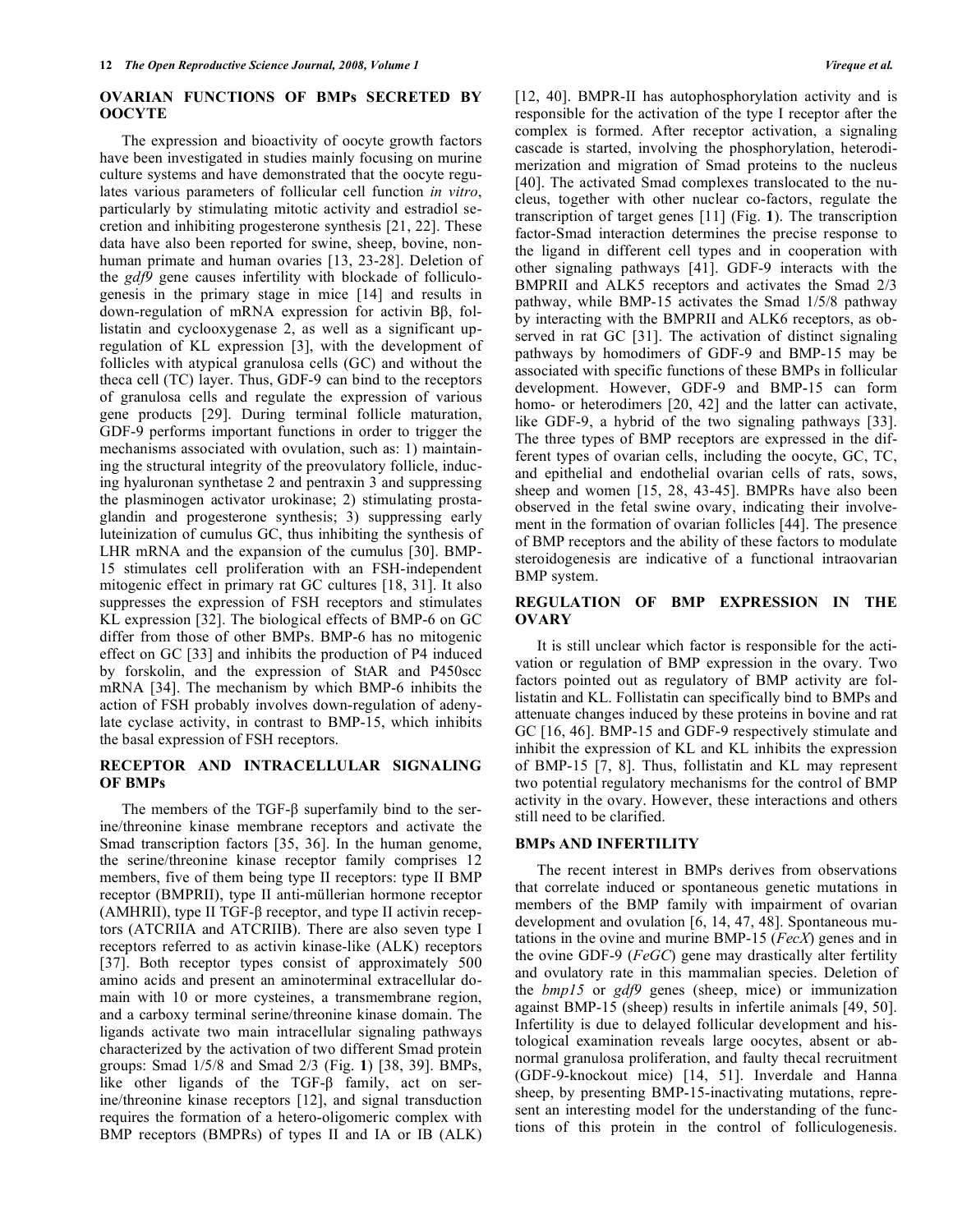

**Fig. (1).** Receptors and signaling pathways of BMP-15 and GDF-9. The GDF-9 or BMP-15 dimers bind to specific serine-threonine kinase type I and type II receptors and the formation of the tetramer (2 type 1 and 2 type II receptors for each ligand) permits the phosphorylation of the type I receptor by the type II receptor in the glycine-serine (GS) domain, resulting in the formation of the signal transduction complex. Type I ALK5 and ALK6 receptors respectively recognize and phosphorylate R-Smads 2/3 and 1/5/8. The phosphorylated R-Smads form complexes with Smad-4 (Co-Smads) and are translocated to the nucleus, where they interact with specific DNA motifs. The effective binding to the target gene is modulated by various nuclear cofactors that co-activate or co-repress transcription.

Mutation in homozygosis (Fec $X^I$ / Fec $X^I$ ) causes infertility with blockade of folliculogenesis in the primary stage [51], while mutation in heterozygosis ( $FecX^f/FecX^f$ ) causes an increase in ovulatory rate and multiple births [6, 52]. Similarly, spontaneous mutations in the *gdf9* gene in Belclare and Cambridge sheep cause a dose-dependent increase in ovulatory rates [49]. In the Booroola race, spontaneous mutations that inactivate the genes coding for BMP receptors, such as BMPR-IB (*FecB*), also cause similar changes in ovulatory rate [45, 53]. It has been suggested that the reduced availability of BMP-15 in heterozygous sheep may stimulate follicular development by increasing sensitivity to FSH, since *in vitro* studies indicate that BMP-15 inhibits the expression of FSH receptors [19]. In fact, the characteristics of early follicular development are larger oocytes and granulosa cells more responsive to FSH and with a lower proliferative activity than normal GC [52, 53]. In this case, the ovary produces a large number of smaller and more estrogenic follicles that escape endocrine control, most of them progressing to ovulation. Some authors have investigated in human ovaries the

correlation between mutations in the *gdf9* and *bmp15* genes and diseases such as premature ovarian failure (POF) and polycystic ovary syndrome (POS) [47, 48, 54]. The detection of GDF-9 and BMP-15 mRNA in normal human oocytes indicates that these factors may play a fundamental role in folliculogenesis and fertility in women [55]. POF occurring before 40 years of age is a heterogeneous condition caused by autoimmune or genetic changes and in most cases its etiology is unknown [56]. This condition may mean that the follicular cohort suffers atresia at accelerated rates or that the follicles do not respond to gonadotropin stimulation [54]. Evaluation of *bmp15* and *gdf9* in different populations of women with POF has suggested that these changes rarely occur in this disease [54]. Mutational analyses of these genes in a group of women with a clinical diagnosis of POF have not reached conclusive results but indicate that this is a plausible explanation for POF. However, discordant results have been obtained for different populations and ethnic groups and some authors have suggested that mutations in the *gdf9* gene associated with POF present a spectrum that varies ac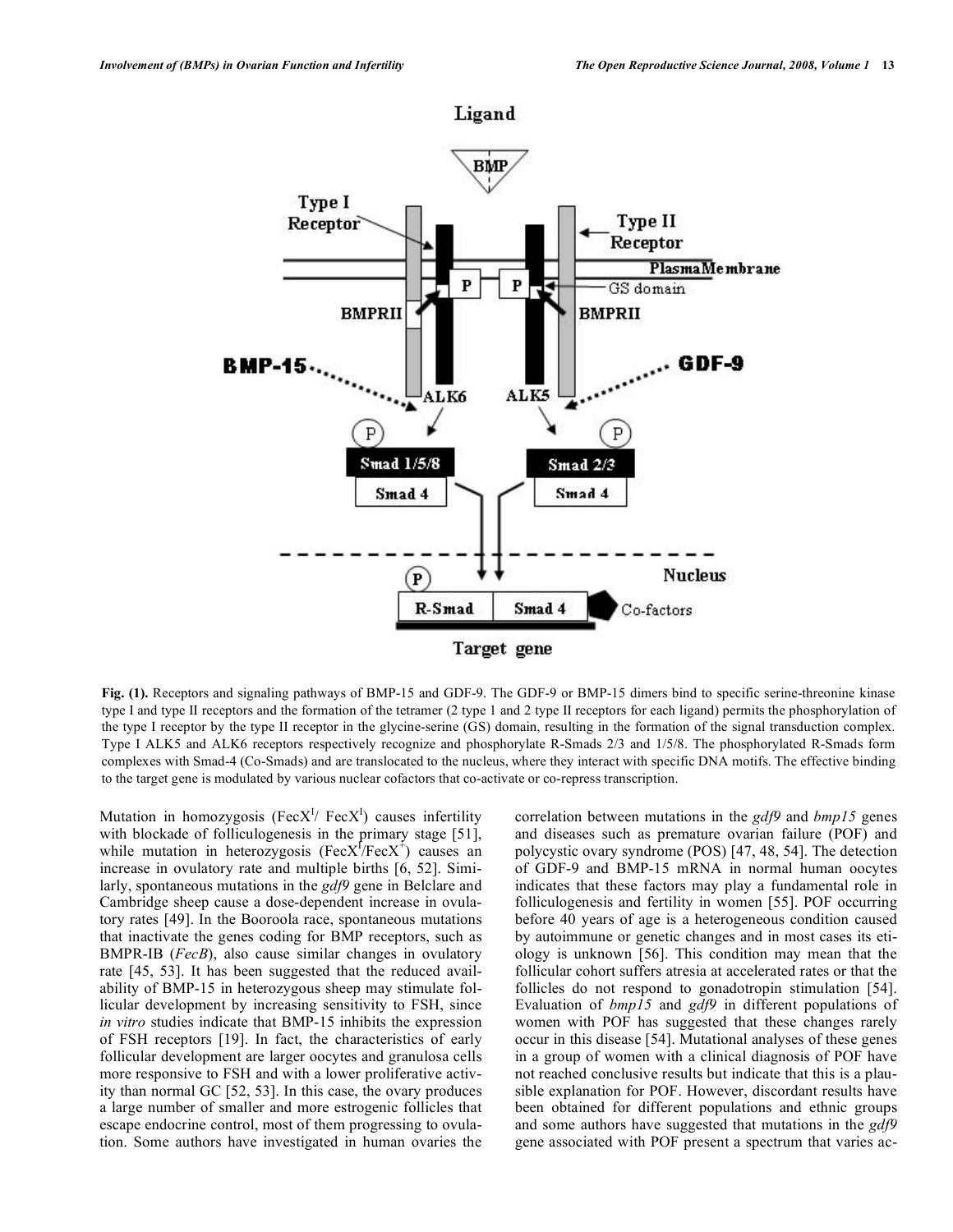cording to the population, rather than representing a single mutation shared by all populations [57]. Polycystic ovary syndrome (POS) is one of the most common causes of anovulation, infertility and menstrual irregularity in women, affecting 5 to 10% of women of reproductive age. POS has been defined as a syndrome involving polycystic ovaries, hyperandrogenism, and chronic anovulation, with the exclusion of specific diseases of the ovaries, adrenal glands and pituitary [58]. There is evidence indicating that the mechanism of POS involves ovarian dysfunction [59]. In POS, the ovaries contain double the normal number of growing follicles, supporting this hypothesis. This finding is particularly significant by suggesting that all steps in the folliculogenesis process can be aberrant in this syndrome. In addition, there is evidence that, in POS, follicular growth and development stops when the follicles reach 4 to 7 mm, causing an accumulation of large numbers of small follicles in the tunica albuginea. The interstitial theca cells associated with follicle development exhibit high levels of androgen biosynthesis and also support the role of the ovaries in POS [60]. This evidence raises the hypothesis that abnormal folliculogenesis occurs in POS [55]. Due to altered folliculogenesis and cyst formation in this syndrome, the expression of GDF-9 and BMP-15 was assessed in women with POS and in women with polycystic ovaries during follicular development. The mRNA levels of GDF-9, but not of BMP-15, were found to be reduced in this group of women during the phase of differentiation and growth [55]. In assisted reproduction techniques the quality of the oocytes obtained with controlled ovarian hyperstimulation varies widely. Only half of these fertilized oocytes complete preimplantation development and few of them do implant. Some studies have demonstrated that changes in the expression of genes such as *gdf9* and *bmp15* in the oocytes or in pentraxin 3 in cumulus cells can be monitored for an appropriate selection of the oocyte to be fertilized [61]. These observations illustrate the importance of BMP-15 as a regulator of fertility and indicate that the BMPs secreted by the oocyte are the apex of the regulatory mechanisms associated with folliculogenesis. However, fertility and the development of healthy follicles and oocytes depend on various paracrine and endocrine factors in addition to BMPs. The IGF/IGFBP system, the fibroblast growth factors, epidermal growth factor/ $TGF-\alpha$ , the endothelial growth factors, interleukins and members of the TGF- $\beta$  superfamily such as activins, follistatins, inhibins and antimüllerian hormone are among several other intraovarian peptides involved in the control of folliculogenesis.

## **CONCLUSIONS**

 The severe consequences of mutations and deletions in the *gdf9* and *bmp15* genes for the number of dominant follicles and the ovulatory rate of mice and sheep demonstrate the fundamental importance for ovarian function of these proteins secreted by the oocyte. However, little information is available about the actions of these factors on human infertility. In view of the impact of GDF-9 and BMP-15 on reproduction in animal models, it is clear that the GDF-9/BMP-15 system represents an important focal approach to the treatment of infertile women. Studies defining the precise involvement of these factors in human ovarian physiology/physiopathology are needed for the advancement of basic science and for the potential application of the knowledge obtained to clinical biotechnology involving the ovarian BMP system.

#### **REFERENCES**

- [1] Hunter MG, Brankin V, Quinn RL, Ferguson EM, Edwards SA, Ashworth CJ. Oocyte-somatic cell-endocrine interactions in pigs. Domest Anim Endocrinol 2005; 29: 371-84.
- [2] Knight PG, Glister C. Local roles of TGF-beta superfamily members in the control of ovarian follicle development. Anim Reprod Sci 2003; 78: 165-83.
- [3] Eppig JJ, Wigglesworth K, Pendola FL. The mammalian oocyte orchestrates the rate of ovarian follicular development. Proc Natl Acad Sci USA 2002; 99: 2890-4.
- [4] Thomas FH, Vanderhyden BC. Oocyte-granulosa cell interactions during mouse follicular development: regulation of kit ligand expression and its role in oocyte growth. Reprod Biol Endocrinol 2006; 4: 19.
- [5] Di Pasquale E, Beck-Peccoz P, Persani L. Hypergonadotropic ovarian failure associated with an inherited mutation of human bone morphogenetic protein-15 (BMP15) gene. Am J Hum Genet 2004; 75: 106-11.
- [6] Galloway SM, McNatty KP, Cambridge LM, *et al*. Mutations in an oocyte-derived growth factor gene (BMP15) cause increased ovulation rate and infertility in a dosage-sensitive manner. Nat Genet 2000; 25: 279-83.
- [7] Joyce IM, Clark AT, Pendola FL, Eppig JJ. Comparison of recombinant growth differentiation factor-9 and oocyte regulation of KIT ligand messenger ribonucleic acid expression in mouse ovarian follicles. Biol Reprod 2000; 63: 1669-75.
- [8] Otsuka F, Shimasaki S. A negative feedback system between oocyte bone morphogenetic protein 15 and granulosa cell kit ligand: its role in regulating granulosa cell mitosis. Proc Natl Acad Sci USA 2002; 99: 8060-5.
- [9] Massague J, Wotton D. Transcriptional control by the TGFbeta/Smad signaling system. EMBO J 2000; 19: 1745-54.
- [10] Chang H, Brown CW, Matzuk MM. Genetic analysis of the mammalian transforming growth factor-beta superfamily. Endocr Rev 2002; 23: 787-823.
- [11] Mazerbourg S, Hsueh AJ. Genomic analyses facilitate identification of receptors and signalling pathways for growth differentiation factor 9 and related orphan bone morphogenetic protein/growth differentiation factor ligands. Hum Reprod Update 2006; 12: 373-83.
- [12] Massague J, Chen YG. Controlling TGF-beta signaling. Genes Dev 2000; 14: 627-44.
- [13] Bodensteiner KJ, Clay CM, Moeller CL, Sawyer HR. Molecular cloning of the ovine Growth/Differentiation factor-9 gene and expression of growth/differentiation factor-9 in ovine and bovine ovaries. Biol Reprod 1999; 60: 381-6.
- [14] Dong J, Albertini DF, Nishimori K, Kumar TR, Lu N, Matzuk MM. Growth differentiation factor-9 is required during early ovarian folliculogenesis. Nature 1996; 383: 531-5.
- [15] Erickson GF, Shimasaki S. The spatiotemporal expression pattern of the bone morphogenetic protein family in rat ovary cell types during the estrous cycle. Reprod Biol Endocrinol 2003; 1: 9.
- [16] Glister C, Kemp CF, Knight PG. Bone morphogenetic protein (BMP) ligands and receptors in bovine ovarian follicle cells: actions of BMP-4, -6 and -7 on granulosa cells and differential modulation of Smad-1 phosphorylation by follistatin. Reproduction 2004; 127: 239-54.
- [17] Aaltonen J, Laitinen MP, Vuojolainen K, *et al*. Human growth differentiation factor 9 (GDF-9) and its novel homolog GDF-9B are expressed in oocytes during early folliculogenesis. J Clin Endocrinol Metab 1999; 84: 2744-50.
- [18] Otsuka F, Yao Z, Lee T, Yamamoto S, Erickson GF, Shimasaki S. Bone morphogenetic protein-15. Identification of target cells and biological functions. J Biol Chem 2000; 275: 39523-8.
- [19] Otsuka F, Yamamoto S, Erickson GF, Shimasaki S. Bone morphogenetic protein-15 inhibits follicle-stimulating hormone (FSH) action by suppressing FSH receptor expression. J Biol Chem 2001; 276: 11387-92.
- [20] Vitt UA, Mazerbourg S, Klein C, Hsueh AJ. Bone morphogenetic protein receptor type II is a receptor for growth differentiation factor-9. Biol Reprod 2002; 67: 473-80.
- [21] Vanderhyden BC, Cohen JN, Morley P. Mouse oocytes regulate granulosa cell steroidogenesis. Endocrinology 1993; 133: 423-6.